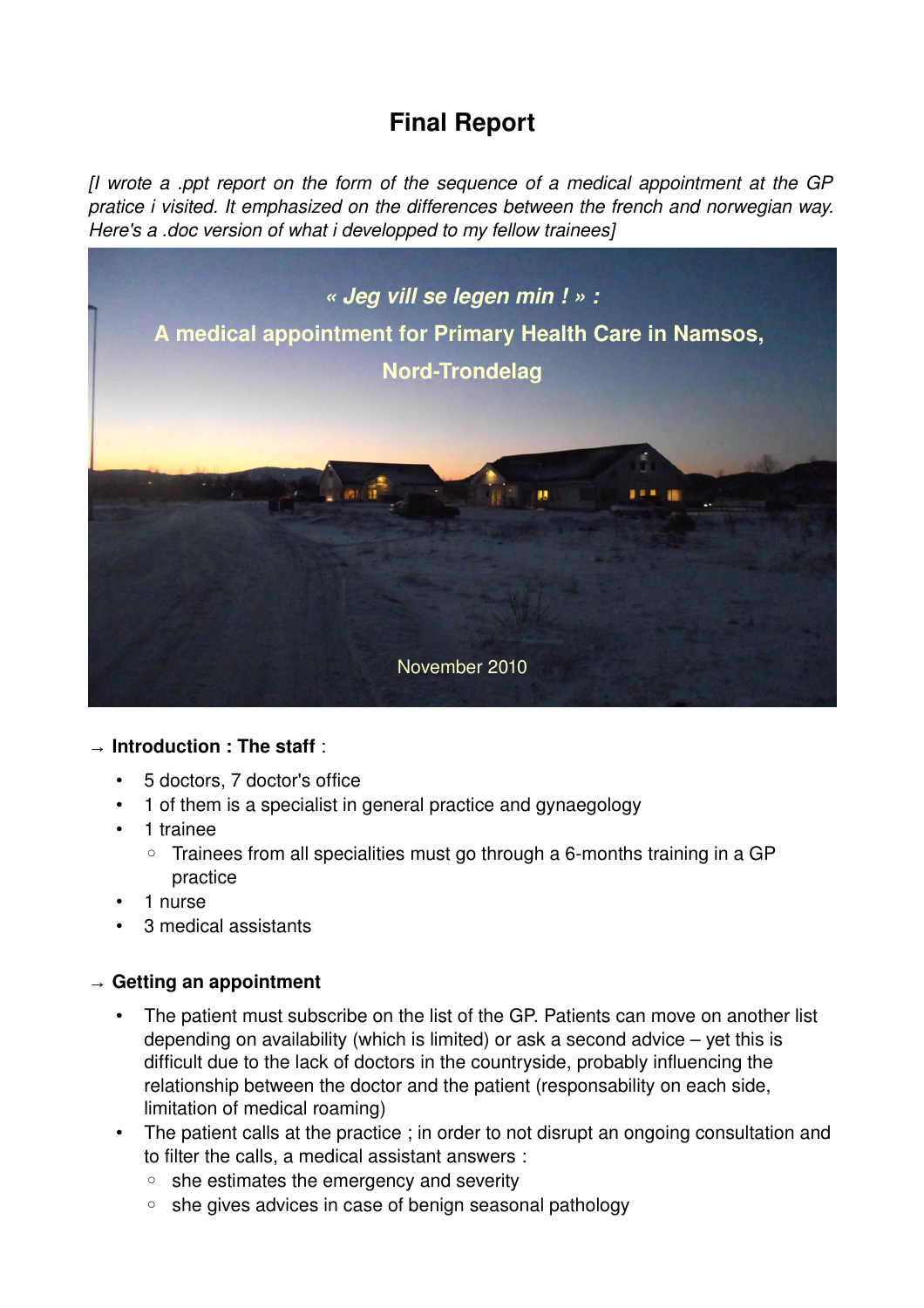- she gives medical appointments
- Home visits are sparingly done, due to the facilitation of sanitary transportation and the culture of doctor's visiting (people are not use to be home-visited); home-visits are mostly done on the impulse of the doctor who wants to check out the environment of the patient.
- In this practice, doctors work on 2 to 5 days a week, from 8h to 15h30, insuring a quality of life to the doctor, and most probably preventing burn-out...

#### **→ At the reception**

- The patient meets a medical assistant who :
	- checks the administrative matters
	- checks the programmation of a followup bloodsample, vaccinations …, then she proceeds them
	- and digitalize any medical documents for the all-digitalized file system



**→ In the doctor's office**

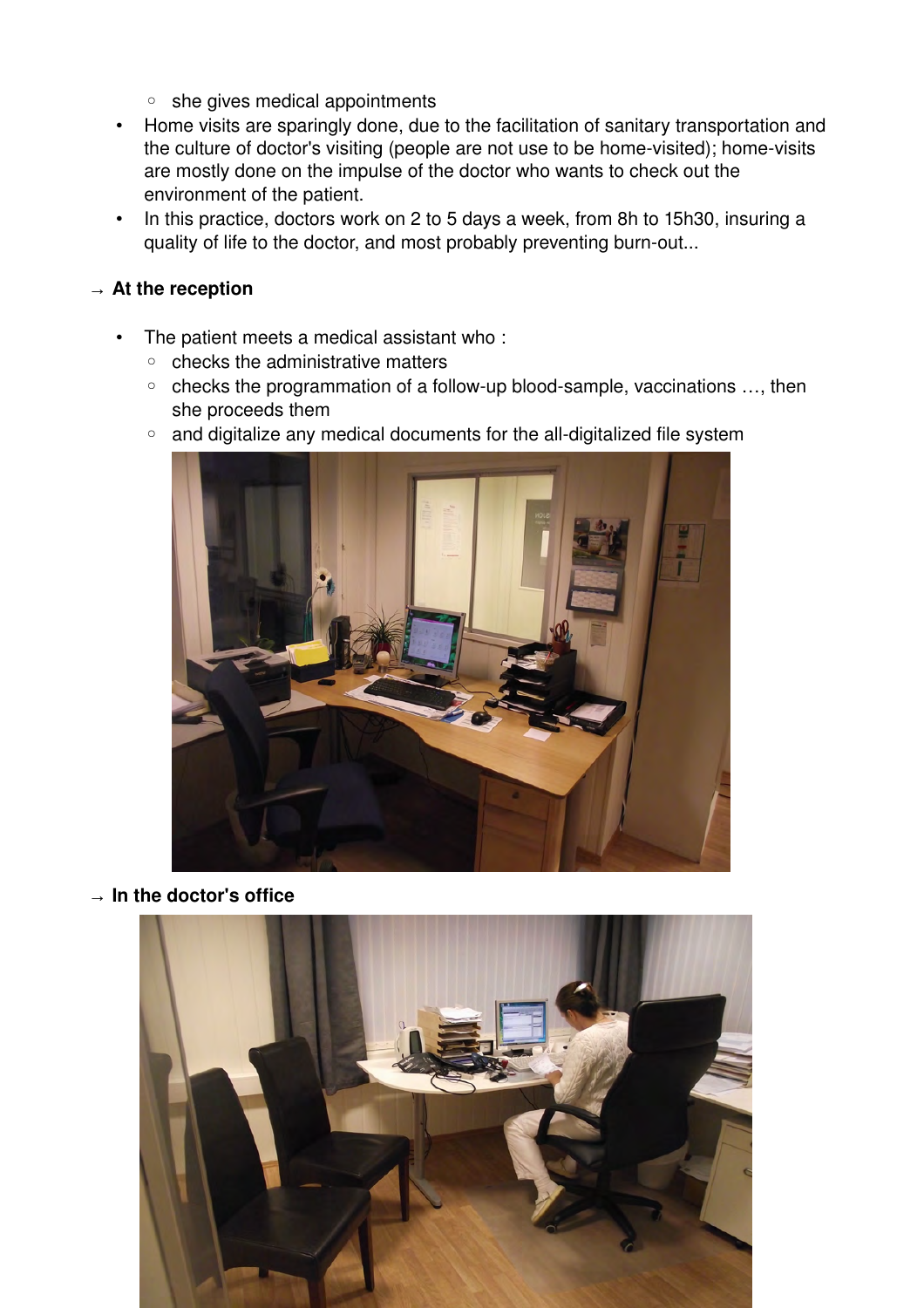- formalism is not the use: patient sits at the side of the doctor, no boundary between them (like a desk)
- The time spent with the patient is quality medical time only: no administration, no phone calls
- Appointments are scheduled every 20 minutes, unless the patients has condition requiring more time (psychiatry, pediatrics...), approximately 40min; time is taken anyway, and this is acknowledged by the protection system that offers a fee increase for such long interviews. Those situations are anticipated as much as possible in order to prevent delays.

# • **The medical file:**

- it's totally digitalized
- The doctor access quickly to medical history, warning/alerts, treatments, medical observations from previous visits, visited GP-doctors or specialists, specialists and hospital resumes, biological and radiological results
- the software is nationally harmonized, shared by all structures, with a direct



communication with the local hospital, the laboratory and the radiology center, optimizing communication between health-care providers. Including nurses, medical assistants (with access limited to the needs of the providers)

- the consultation does not end up with a prescription systematically:
	- use of medication is wise, both influenced by the culture and the social protection system: drugs are charged to the patient, unless it fits into special requirements for payback, or totally paid-back in the case of a 'frikort' (no health fees after a certain amount per year due to chronic or severe conditions)

# **→ The link with the specialists**

- Specialists in this zone can only be found at the hospitals, some specialities can only be found in other cities (which are quite distant from each other in north-norway
- they're few in number, explaining the very long delays for their consultations (it can reach several months); the national health network includes a view on the delays of consultation nationwide, offering to the patient the opportunity to choose the city he'll have to go to visit the specialist... may it be 500 km far!

# **→ Need a blood sample?**

- A laboratory for routine test is included in the GP-center:
	- for blood-count, CRP, fast hemoglobin, plasma electrolytes, renal function, coagulation test (INR), urine quick-test...
	- practical for the patient who has one place to go for check-up/biological followup
	- practical for the doctor who can use a biological diagnosis/follow-up tool almost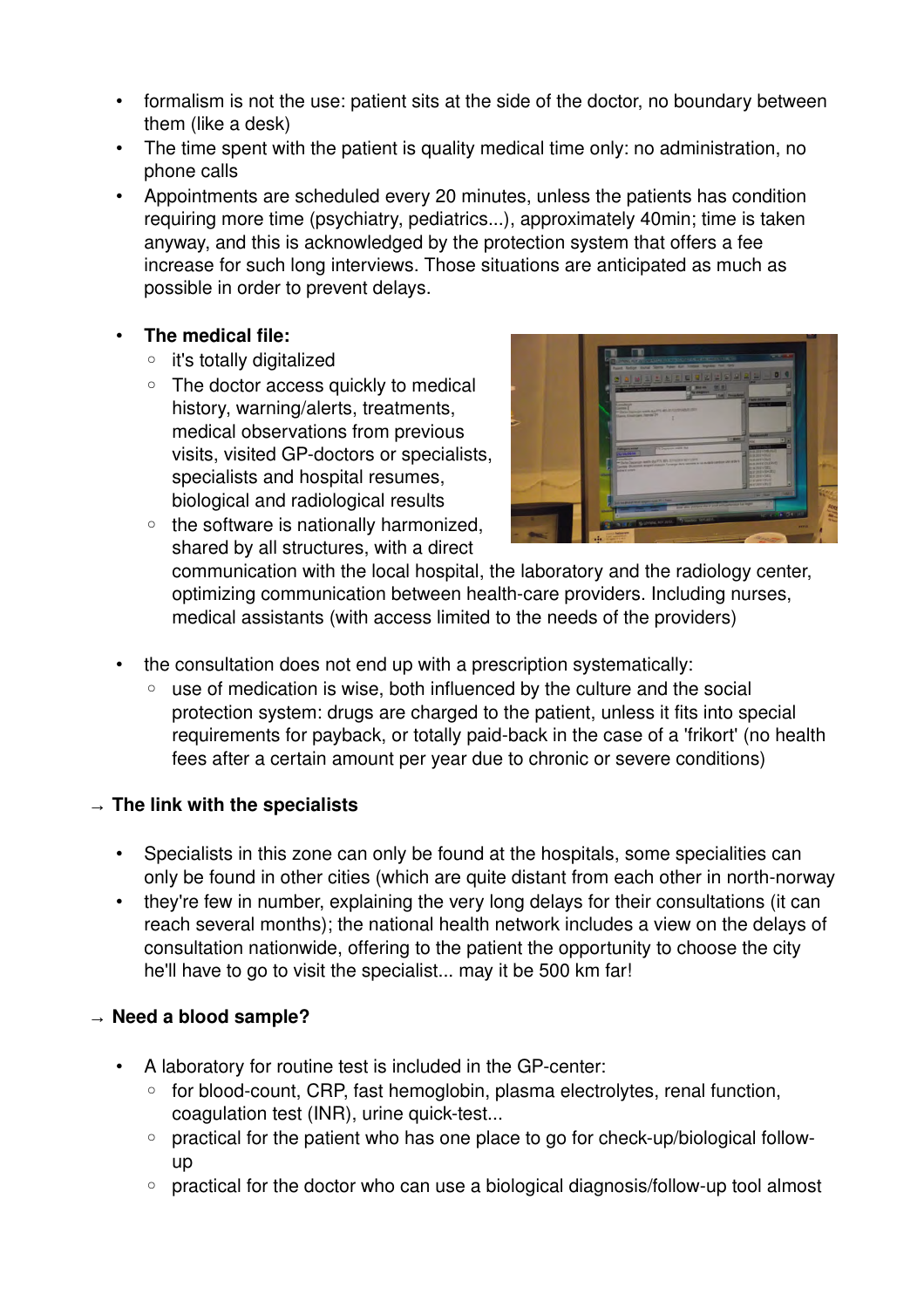instantaneously

- the patient doesn't receive results of the lab test: all results are received through the computer network and are communicated by the doctor
- Complex analysis are sent to the hospital laboratory

## **→ Women & Children**

• pregnant? Gynegologic problem? One of the doctor has a specialisation in gynecology; the center is then provided with a gynecological examination room with an ultrasound scan.



- Pediatric follow-up: the GP doesn't see children for their normal follow-up; they're seen at the "Familjehuset" ("Family house") instead:
	- Children are seen once a month on the first year by a specialised nurse, who checks the parent-child relationship, psychomotricity, biometry, vaccinations; she gives advices, and can alert the structure's doctor in case of pathology
	- Children are seen by the doctor systematically at 6-weeks, 6-months and 1-year of age
	- Consultations are quite long, offering an opportunity for parents to ask many advices, giving time for prevention/health education
	- Psychologists and social workers can be found in the same structure

#### **→ Case of emergency**

- in case of emergency, ambulances are led to the GP practice where an emergency room is set, with ECG, oxygen, aspiration, emergency cart, defibrillator, etc.
- out of business hour, the permanence of health service is insured by the Legevakt: 12 doctors take part in the round (=1 to 2/ week), on a large zone where they can operate



using ambulance or helicopter. It's regulated by medical assistant in a call center, then by a doctor if needed. There is no such thing as SAMU.

#### → **Wounded? Needing a technical care?**

- A room is dedicated and equipped for technical cares, dressings and small surgery
- The nurse performs vaccinations, dressings and other technical cares in that room

#### → **Payment**

- Patient pays at the reception desk, not to the doctor directly
- The basic fee (136 NOK) is at patient's charge, unless the fees reach 1800 NOK per year: then the patient receives a "frikort" ("free card"), the fees are then at the social protection's charge. Pregnant women, children under 16 are also 100% hold by the